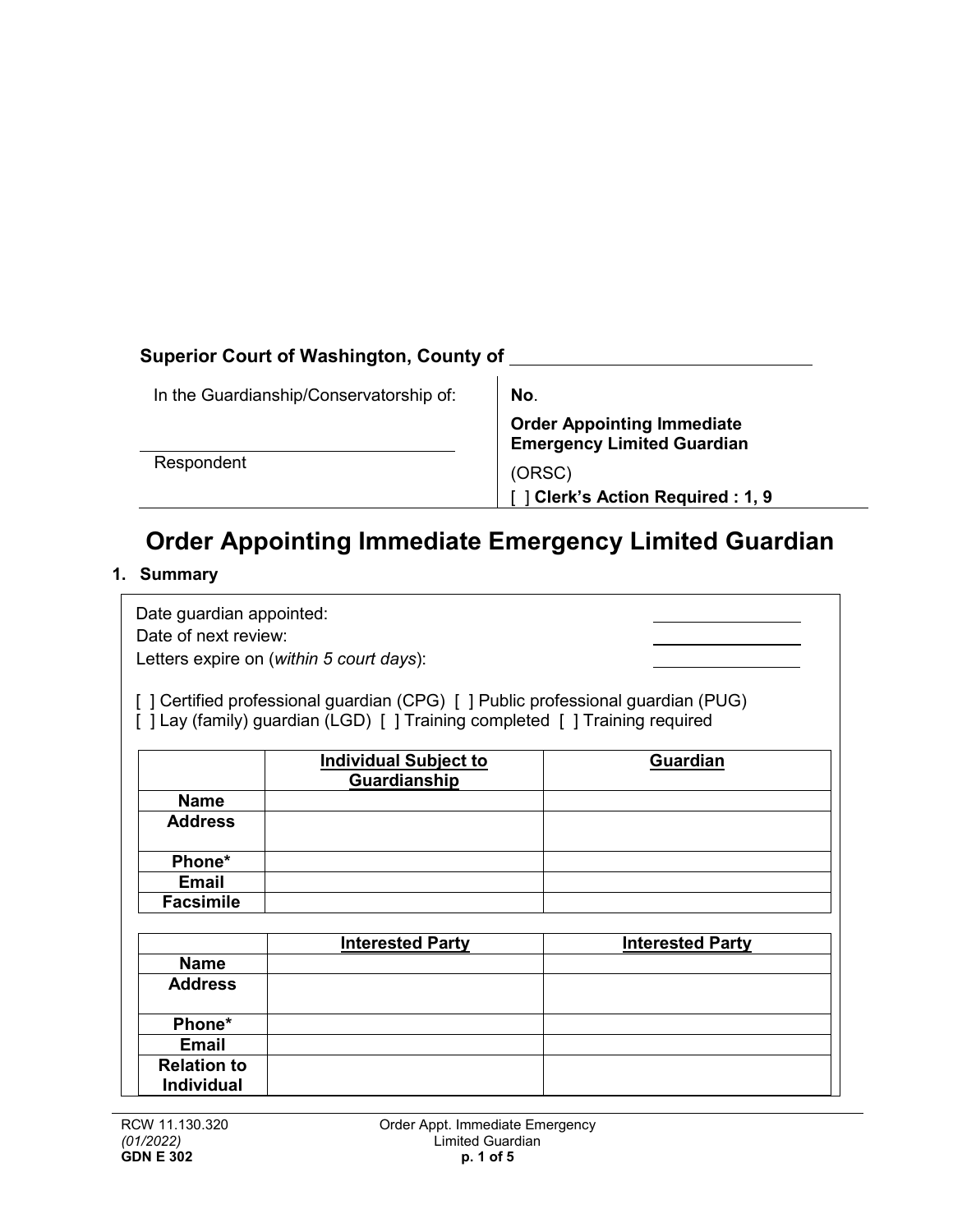This matter came on for an ex parte hearing on an emergency petition for immediate appointment of guardian of the Respondent.

# **Findings of Fact**

**1.** The court finds, from an affidavit or testimony, that the Respondent's physical health, safety, or welfare will be substantially and irreparably harmed before a hearing with notice on the appointment can be held.

#### **2. Basis for emergency guardianship**

An emergency exsits and no other person has the willingness or authority to act to prevent substantial and irreprable harm to the Respondent's identified emergency need related to health, saftey, or welfare. The Respondent, by clear and convincing evidence:

- [ ] lacks the ability to meet essential requirements for physical health, safety, or selfcare because the Respondent is unable to receive and evaluate information or make or communicate decisions, even with appropriate supportive services, technological assistance, or supported decision making.
- [ ] is in need of a full guardianship.
- [ ] is capable of managing some personal and/or financial affairs, but is in need of the protection and assistance of a limited guardian. These specific powers are granted to the guardian:
- [ ] There is clear and convincing evidence the Respondent's emergency needs cannot be met by a protective arrangement instead of guardianship or other less restrictive alternative, including use of appropriate supportive services, technological assistance, or supported decision making.

.

.

[ ] There is clear and convincing evidence the Respondent's needs cannot be met by limited guardianship. The guardianship is appropriate.

# **3. Immediate Emergency Guardian**

The guardian is qualified to act as guardian for the Respondent. They have filed the *Disclosure of Guardian or Conservator* and their address, phone numbers, and email address are as follows:

| Address:               |           |  |
|------------------------|-----------|--|
| Phone No(s): Business: | Personal: |  |

Email:

The relationship of the guardian to the Respondent is:

[ ] The guardian provides paid services, is a relative, or is employed by a person that provides paid services to the Respondent. The court finds, by clear and convincing evidence, that the guardian is the best qualified person for the appointment and the appointment is in the Respondent's best interest.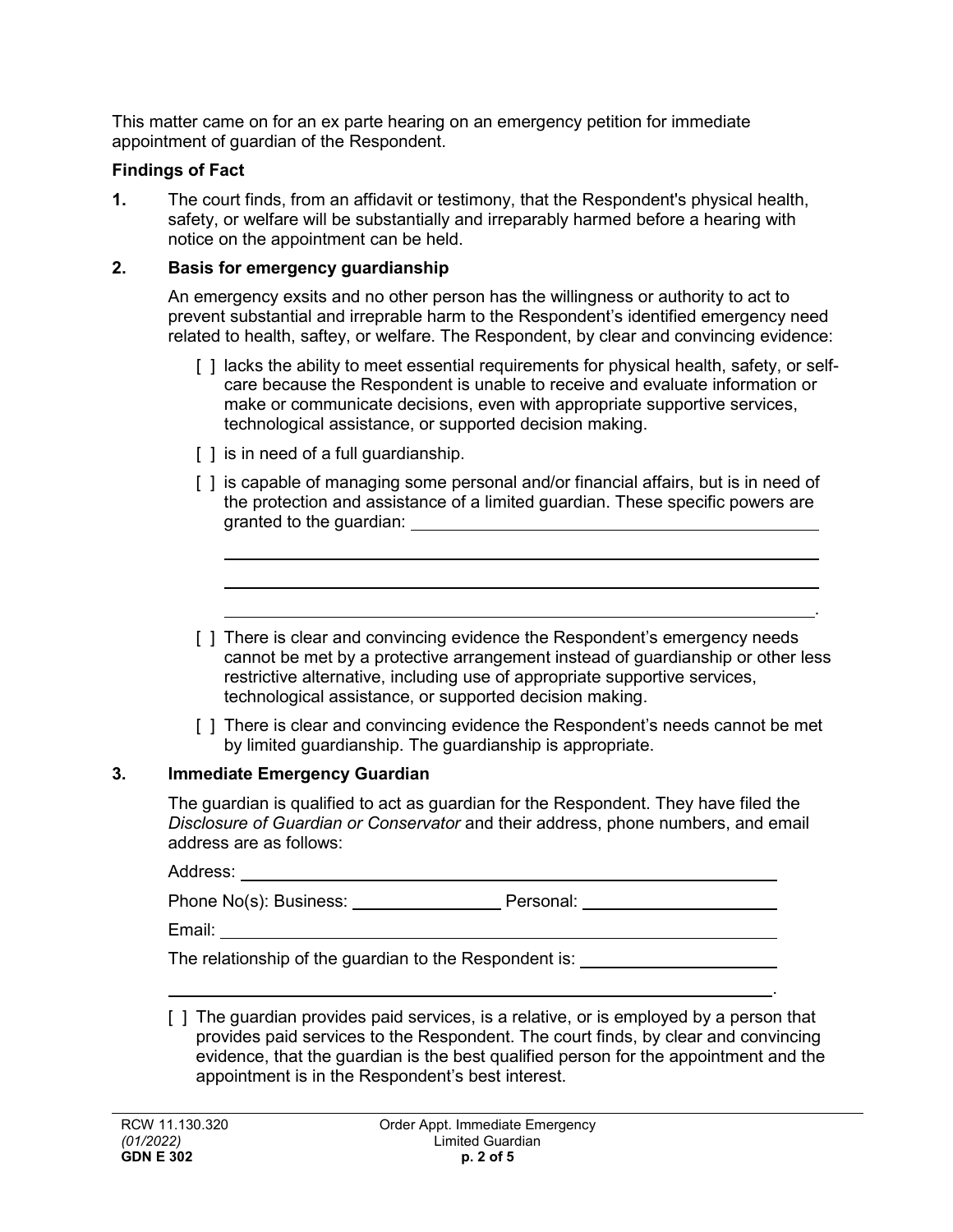# **Conclusions of Law**

Based upon the above findings and facts, the court makes the following conclusions of law:

#### **4. Individual Subject to Immediate Emergency Guardianship**

*(Name)* is an individual who meets the requirements to be subject to guardianship within the meaning of Chapter 11.130 RCW, and a limited guardian should be appointed.

#### **5. Emergency Guardian**

(*Name*) **is a fit and proper person as** is a fit and proper person as required by RCW 11.130.305 and 11.130.415 and should be appointed as a guardian.

#### **6. Powers and limitations of the immediate emergency guardian**

The powers and limitations of the guardian should be as follows:

[ ] The guardian is granted the following powers to meet the Respondent's specific emergency need: **container and the emergency need:**  $\blacksquare$ 

.

.

.

[ ] Other:

# **7. Limitations and restrictions placed on the Respondent**

The limitations and restrictions placed on the Respondent are as follows:

- [ ] To vote or hold an elected office.
- [ ] To marry, divorce, or enter into or end a state registered domestic partnership.
- [  $\vert$  ] To consent to or refuse medical treatment.
- [ ] To decide who shall provide care and assistance.
- [ ] To make decisions regarding social aspects of their life.
- [ ] To possess a license to drive.
- [ ] To appoint someone to act on their behalf.
- [ ] Other limitations and restrictions: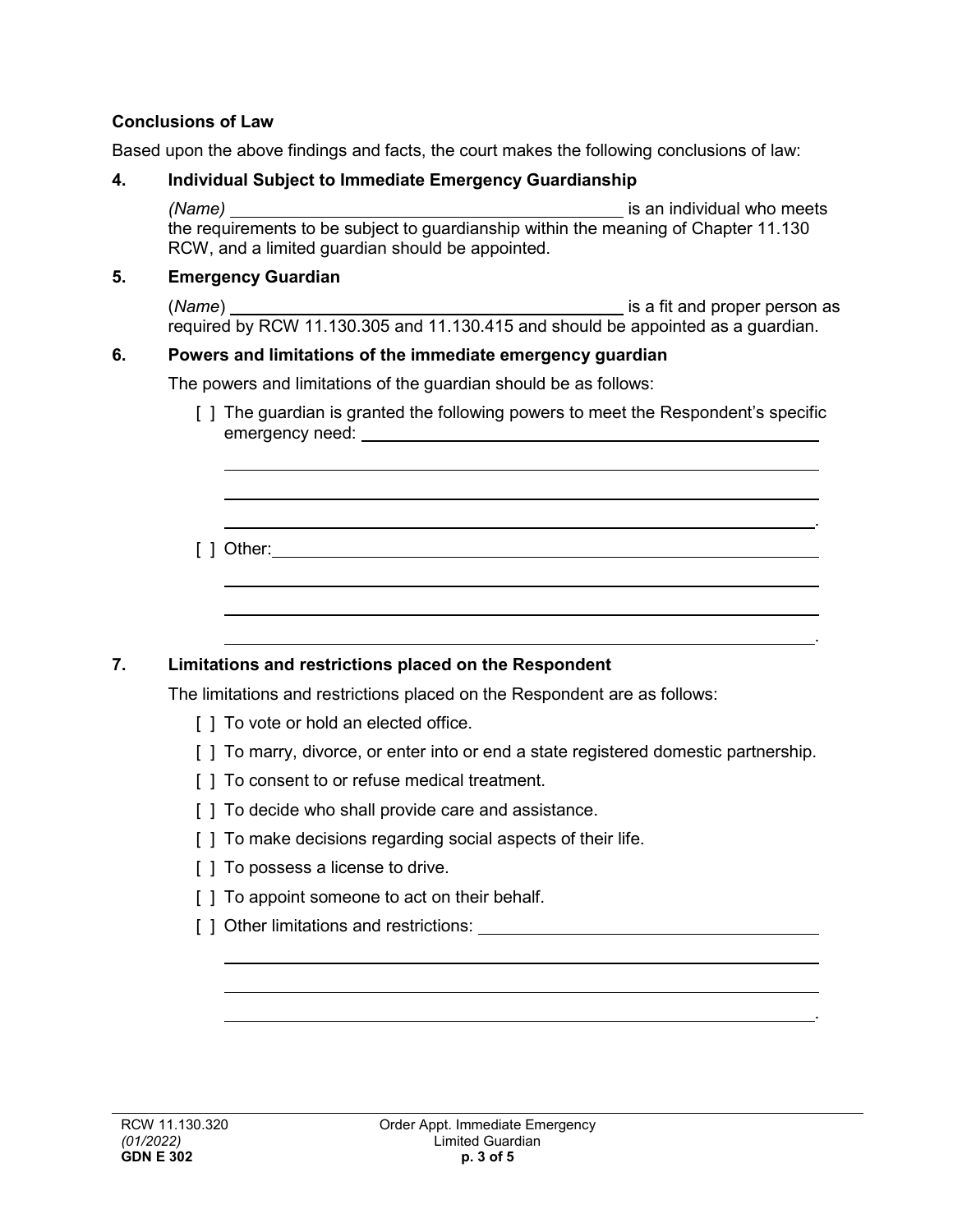#### *The court orders:*

# **8. Appointment of Immediate Emergency Guardian**

*(Name)* is appointed as guardian of , and the powers and limitations of the guardian and the limitation and restrictions placed on the Respondent shall be as set forth in paragraphs 6 and 7of the Conclusions of Law.

#### **9. Letters of Guardianship**

The clerk of the court shall issue letters of guardianship valid for 5 court days to *(name)* upon the filing of an acceptance of appointment and form *GDN ALL 008, Designation of and Consent by In-State (Resident) Agent*, if the guardian resides outside the state.

#### **10. Respondent's Attorney**

*(Name)* is appointed as lawyer for the Respondent and shall be reimbursed at the hourly rate  $\frac{1}{2}$  for  $\frac{1}{2}$  for  $\frac{1}{2}$  number of hours.

#### **11. Court Visitor**

The court appoints a Court Visitor by a separate order, *GDN C 103, Order Appointing a Court Visitor.*

# **12. Lay Guardian/Conservator Training**

- [ ] Does not apply. The guardian is a certified professional guardian or financial institution.
- [ ] The petitioner submitted evidence that the guardian successfully completed lay guardian/conservator training.
- [] The guardian must complete and file proof of completion of lay guardian/conservator training or obtain an order waiving training by (*date*) .

# **13. Rights**

The Respondent retains all rights they enjoyed prior to the entry of the emergency guardianship order with the exception to the rights specifically removed by this order in paragraph **7**.

# **14. Duration of guardianship**

This guardianship shall continue for 5 court days from the date of this order.

#### **15. Persons with a right to receive notice and pleadings**

The following persons listed below are entitled to notice:

Name:

Address: \_\_\_\_\_\_\_

Name:

Address:

*(Add more names or extra sheets if necessary)*